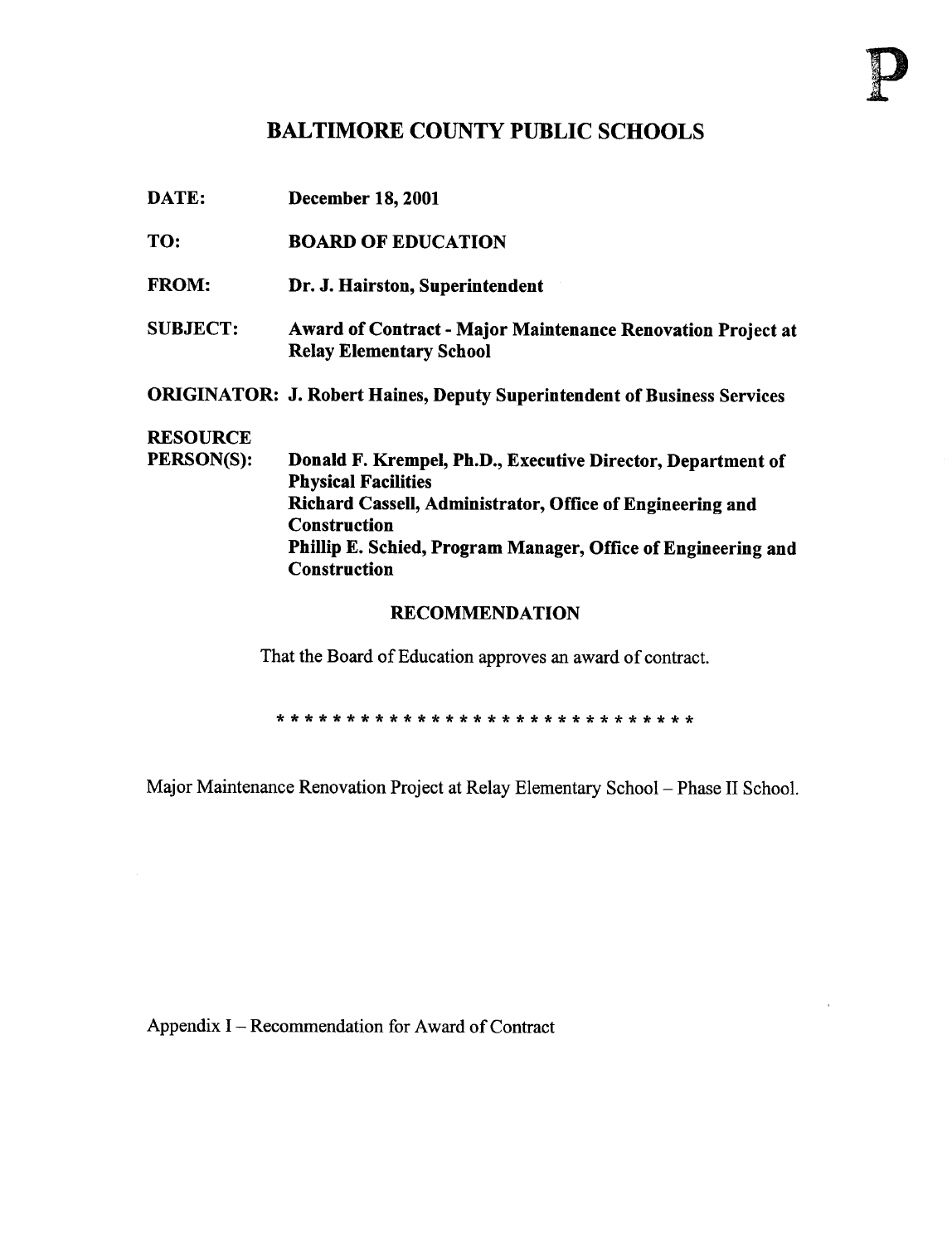## Appendix <sup>I</sup>

## Recommendation for Award of Contract Major Maintenance Renovation Project - Relay Elementary School December 18, 2001

On December 5, 2001, three (3) bids were received for the Major Maintenance Renovations at Relay Elementary School - Bid #3DI-REN2-162A. This project consists of renovations and upgrades to the existing heating, electrical and plumbing systems at this school. A summary of the bids is attached. Based on the bids received, the Department of Physical Facilities recommends an award of contract to Phillips Way, Inc., the lowest responsive bidder, in the amount of \$1,845,600.00.

At this time, we are also requesting <sup>a</sup> 5% Change Order Allocation in the amount of \$92,280.00 to cover any unforeseen conditions and minor changes to the contract, to be authorized and approved by the Building Committee in accordance with Board Policy.

Funding for these projects is available from the Capital Budget Project #665 - Major Maintenance.

APPROVED:

Cannes For Donald F. Krempel, Ph.D.

**Executive Director**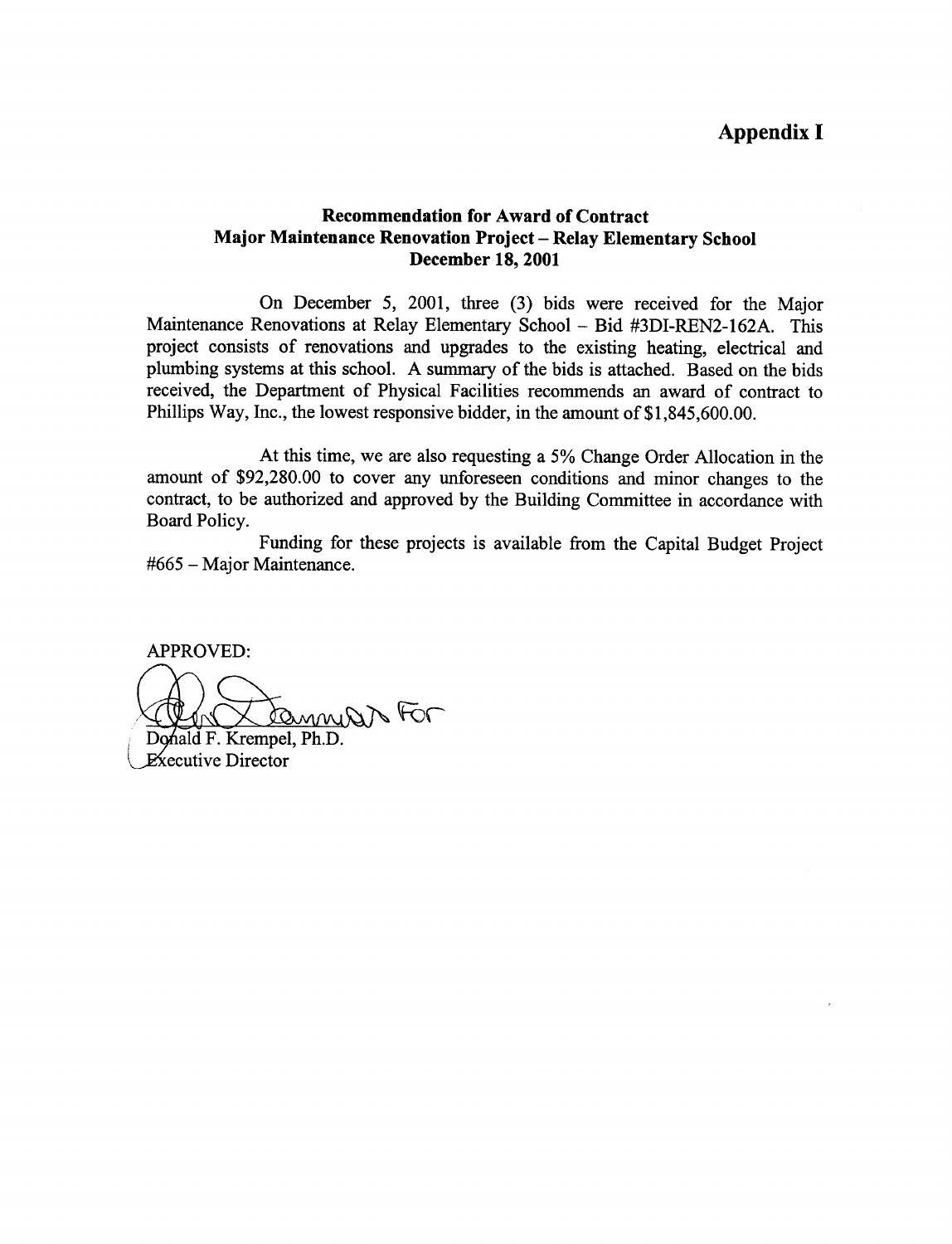Baltimore County Public Schools Renovation Program Relay Elementary School Bid Number: 3D1-REN2-162A Bid Due Date: December 5, <sup>2001</sup> @ <sup>11</sup> :00 AM

 $\Gamma$ 

|                                                                                                                                    | <b>Bidder's Name</b> |                      |                                      |
|------------------------------------------------------------------------------------------------------------------------------------|----------------------|----------------------|--------------------------------------|
|                                                                                                                                    | Phillips Way, Inc.   | James W. Ancel, Inc. | <b>North Point</b><br>Builders, Inc. |
| <b>Base Bid Price:</b>                                                                                                             | \$1,840,000.00       | \$1,948,000.00       | \$1,969,000.00                       |
| <b>Alternates:</b>                                                                                                                 |                      |                      |                                      |
| Alternate #1: Replace lighting in the<br>Library.                                                                                  | \$8,500.00           | \$10,000.00          | \$12,000.00                          |
| Alternate #2: Replace lighting in the Gym.                                                                                         | \$4,700.00           | \$11,000.00          | \$20,000.00                          |
| Alternate #3: Replace lighting in Cafeteria.                                                                                       | \$6,000.00           | \$11,000.00          | \$11,000.00                          |
| Alternate #4: Replace toilet partitions in<br>room $T-1$ .                                                                         | \$9,000.00           | \$9,000.00           | \$12,000.00                          |
| Alternate #5: Replace existing self-<br>contained heat pump unit ventilators.                                                      | \$139,000.00         | \$125,000.00         | \$118,000.00                         |
| Alternate #6: Clean all existing supply<br>air, return air, relief air and outside<br>ductwork, louvers, grilles, etc.             | \$5,600.00           | \$10,000.00          | \$15,000.00                          |
| Alternate #7: Refurbish unit ventilators.                                                                                          | \$52,000.00          | \$60,000.00          | \$50,000.00                          |
| Alternate #8: Replace existing fans.<br>Provide new insulated sound curbs or<br>adaptor cubs. Replace all damper actuators<br>etc. | \$33,000.00          | \$38,000.00          | \$28,000.00                          |
| Alternate #9: Replace Heating and<br>Ventilating Units No, 1, 2, and 3 serving the<br>Gym and Kitchen areas.                       | \$60,000.00          | \$100,000.00         | \$105,000.00                         |

| Base Bid Plus Alternate # 6:<br>\$1,845,600.00 | \$1,958,000.00 | \$1,984,000.00 |
|------------------------------------------------|----------------|----------------|
|------------------------------------------------|----------------|----------------|